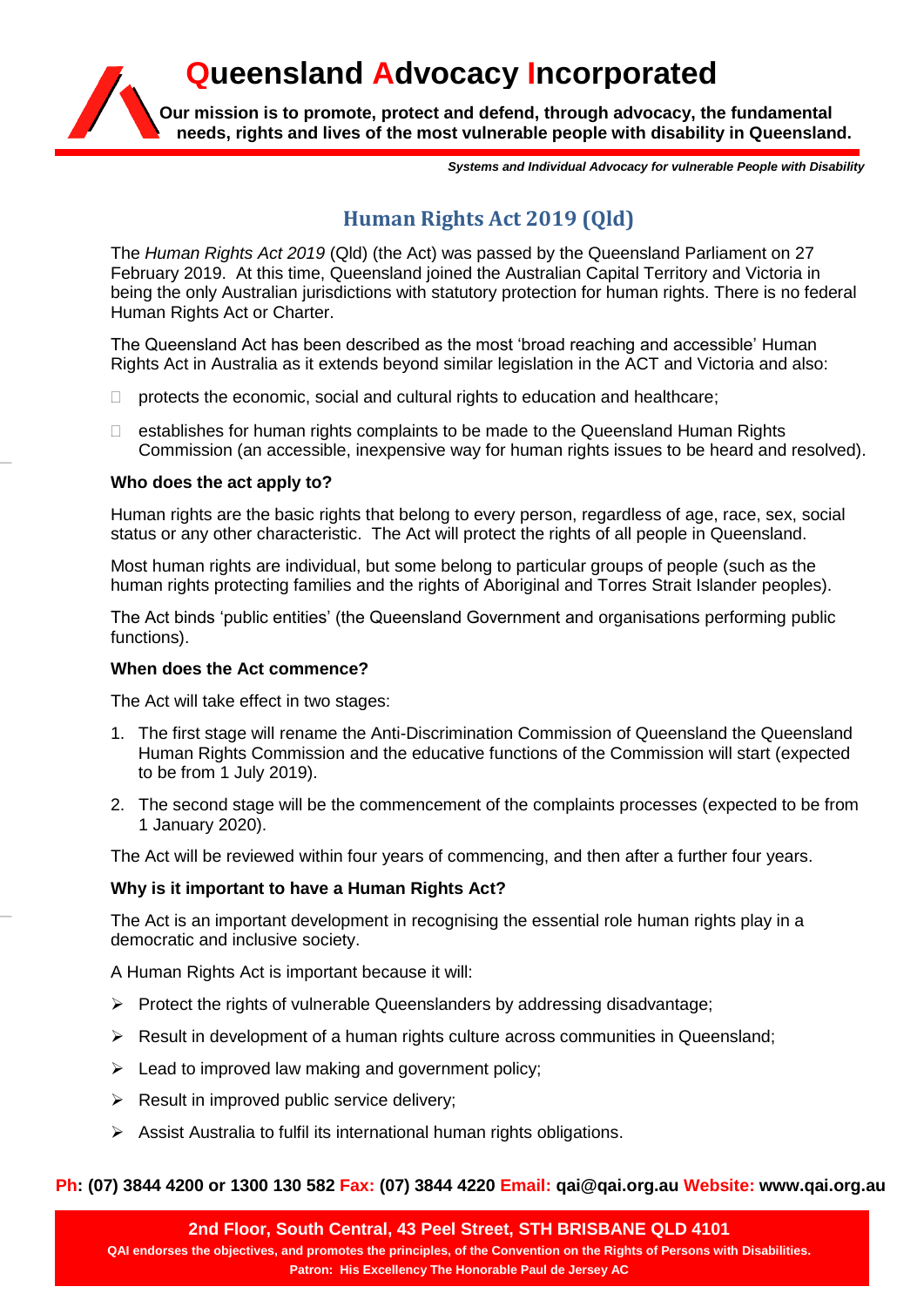#### **What human rights are protected?**

The Act protects 23 fundamental human rights and freedoms, including:

| <b>Civil and Political Rights:</b>                                   |                                                                     |
|----------------------------------------------------------------------|---------------------------------------------------------------------|
| Recognition and equality before the law                              | Right to life                                                       |
| Protection from torture and cruel, inhuman or<br>degrading treatment | Freedom from forced work                                            |
| Freedom of movement                                                  | Freedom of thought, conscience, religion and<br>belief              |
| Freedom of expression                                                | Peaceful assembly and freedom of association                        |
| Taking part in public life                                           | Property rights                                                     |
| Privacy and reputation                                               | Protection of families and children                                 |
| Cultural rights - generally                                          | Cultural rights of Aboriginal and Torres Strait<br>Islander peoples |
| Right to liberty and security of person                              | Humane treatment when deprived of liberty                           |
| Fair hearing                                                         | Rights in criminal proceedings                                      |
| Children in the criminal process                                     | Right not to be tried or punished more than once                    |
| Retrospective criminal laws                                          |                                                                     |
| Economic, social and cultural rights:                                |                                                                     |
| Right to education                                                   | Right to health services                                            |

# **What can you do if your human rights are breached?**

Under the Act, if you feel that your human rights have been breached by a public entity, you can:

- $\Box$  In the first instance, raise the issue directly with the relevant public entity;
- □ Lodge a complaint with the Queensland Human Rights Commission;
- $\Box$  Include the human rights complaint as part of court action to protect another legal right.

By taking these actions, you might be able to get the public entity to change their decision or actions taking into account your human rights. The Human Rights Commission can hold a conciliation between the parties, and help you to achieve an agreed outcome that recognises your human rights. The Courts can make declarations about whether your human rights have been breached.

# **Are there limits to human rights under the Human Rights Act?**

The Human Rights Act allows for reasonable limits to be placed on human rights, which may be justified 'in a free and democratic society based on human dignity, equality and freedom'. When determining whether a limit is reasonable and justifiable, the 'proportionality test' applies and the nature of the human right, the nature of the purpose of the limitation, the relationship between the limitation and its purpose, whether there are less restrictive and reasonably available options to